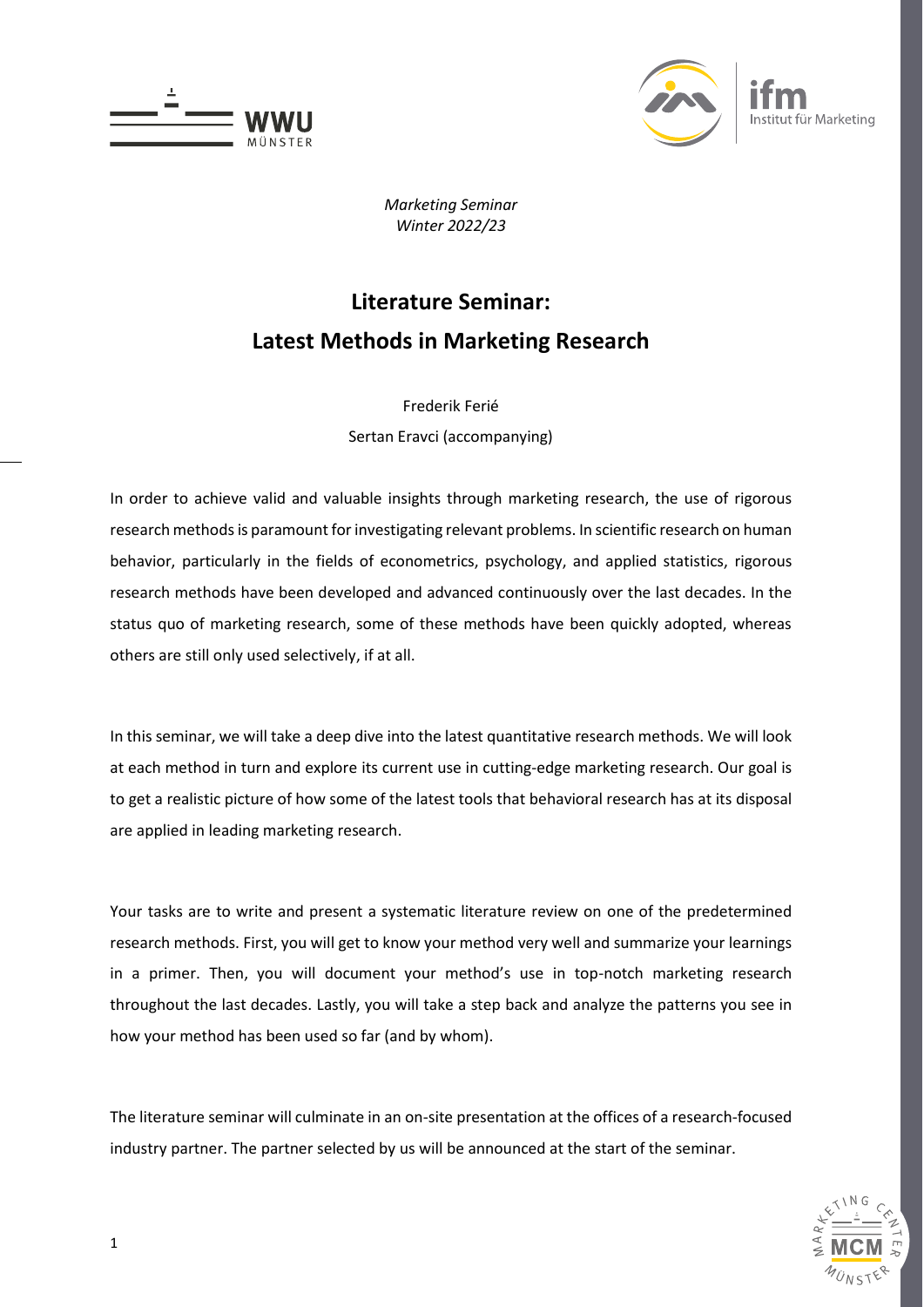### **Learning Objectives**

The main objective of this seminar is to improve your academic writing skills. Furthermore, you will get to know one research method very well. This will enable you to apply the method in your own research, for example, in your master's thesis. After participating in this seminar, you will be able to effectively summarize and categorize literature related to a specific topic, translate academic findings into practical implications, and derive future research opportunities. Moreover, you will train your communication and presentation skills.

### **Seminar Requirements**

The seminar consists of two **mandatory** parts that need to be completed individually by each participant.

- 1. Writing a seminar paper of 15 pages (66% of the final grade)
- 2. Presenting (20 minutes) the seminar paper (34% of the final grade)

Both parts have to be passed separately to get the final grade. Active participation during in-person events is required. Students who pass this seminar will receive **12 credit points**(equivalent to about 360 working hours of total workload) in the Marketing Major.

## **Organizational Issues**

- How to apply? Please follow the MCM application process for seminars via the homepage.
- Please note that submissions of papers and presentations after the submission deadline will not be accepted.
- The number of students for this seminar is restricted to max. 20 students.
- For specific questions, please contact Sertan Eravci [\(s.eravci@uni-muenster.de\)](mailto:s.eravci@uni-muenster.de).